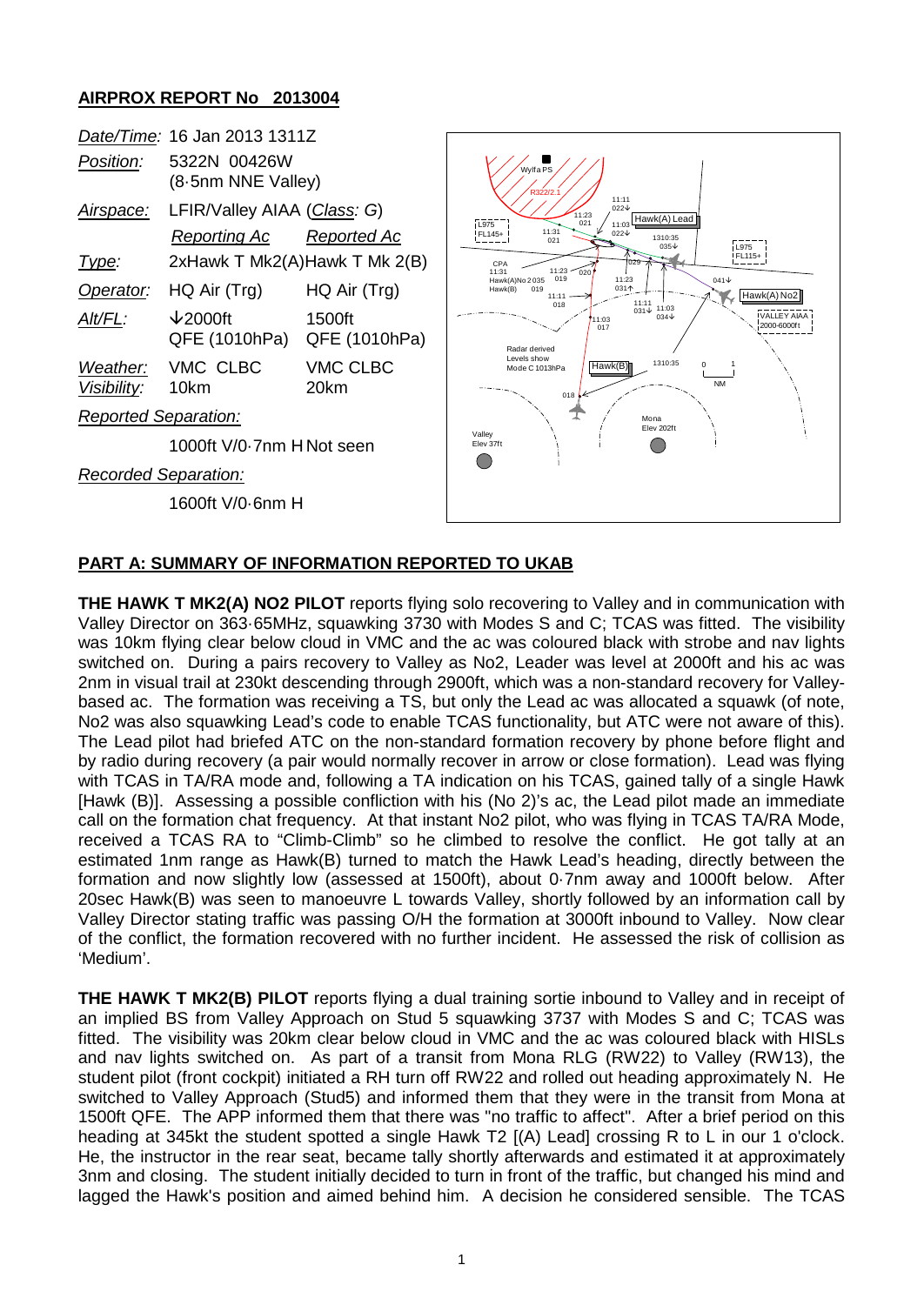triggered a "TCAS, TCAS" alert and ATC reported that "traffic believed to be us" had traffic 12 o'clock, 2nm, crossing, a pair, downwind for the ILS. This was in-keeping with the Hawk we had seen - although a second jet was not sighted in the vicinity of the first Hawk. He instructed the student to turn L to (a) avoid the Wylfa nuclear power station restricted area and (b) to turn back towards Valley as we were now following the previously sighted traffic. He took control to expedite the recovery and came further L onto a SW'ly heading. They informed APP that they would be joining for a straight in approach. After landing he was informed that the Hawk they had seen had been the lead element of a 2-ship flying in 2nm trail and that the wingman had taken avoiding action as they (Hawk(B)) had turned to go behind his leader. The rear ac [Hawk(A) No2], unsighted by him, filed an Airprox. He assessed the risk of collision as 'Medium'.

[UKAB Note (1): The Valley METAR shows:- EGOV 161250Z 12005KT 9999 FEW020 BKN080 03/M01 Q1011 BLU NOSIG=

**THE VALLEY DIRECTOR** reports controlling a busy radar pattern vectoring ac to both Valley and Mona with all flights being vectored on the same frequency. The Approach Radar controller (RAD) informed him about a Mona to Valley transit ac [Hawk(B)] which was a VFR transit taking generally the shortest ground track between Mona and the IP to the RW in use at Valley. At the time the transit was not perceived to be a factor to the Hawk(A) formation which was being vectored for a 'trails' ILS. RAD then informed him that Hawk(B) was positioning for a straight-in approach so, after passing instructions to other flights in the pattern, he checked on Hawk(A)'s position in relation to Hawk(B). Hawk(A) formation was informed of Hawk(B)'s position which appeared 1nm behind Hawk Lead ac and 1nm ahead of Hawk(A) No2. Hawk(B) was indicating 1000ft above both Hawk(A) formation ac, he thought, the No2 being 2nm in trail of the Lead. Hawk(B) then positioned for a straight-in approach via Holyhead mountain whilst Hawk(A) formation was vectored for a slightly wider pattern for separation on the approach from Hawk(B)'s visual straight-in approach.

**THE VALLEY APPROACH RADAR CONTROLLER** reports Hawk(B) pilot called on frequency for a Mona to Valley transit. Looking at the 'air picture' at the time of the request, there was no instrument traffic to affect this particular profile. On DIR's frequency was a Hawk T2 formation which was downwind in the RTC. The Mona to Valley transit should, according to the FOB, turn and be well ahead of the Hawk(A) formation and therefore not be a factor. RAD advised Hawk(B) flight that there was no instrument traffic to affect, to which he replied that he wanted to position for an 8nm straight-in approach to RW13. This then obviously changed the dynamic of the air picture and deviated from the standard Mona to Valley transit profile. Hawk(B) was never formally identified but a radar return with Mode 3A/C appeared to be tracking on a N'ly heading towards Hawk(A) formation in the RTC. RAD stated to Hawk(B) pilot that, "traffic believed to be you has traffic 12 o'clock 2nm crossing R to L indicating similar height". Hawk(B) pilot replied he was visual with this traffic. RAD then went on to explain that the formation was positioning for the ILS. Hawk(B) pilot reported he was heading towards Holyhead mountain for his straight-in approach and then changed to Tower frequency. In the meantime RAD liaised with DIR confirming that there was going to be a visual straight-in ac positioning ahead of his instrument traffic. Hawk(B) pilot did not advise of any TCAS RA on his frequency.

**THE VALLEY SUPERVISOR** reports he was in the VCR advising the ADC that the ILS approach was a pairs approach which were 2nm apart, which is not a commonly practised recovery to Valley. His aim was to fully brief the ADC, ensuring that the clearances that could be issued were understood. Additionally the cct was busy with other traffic and he wanted to ensure that the ADC had informed the cct traffic of this particular ILS approach. Post incident and after discussion with the Approach Radar controller, RAD informed him that TI was passed to Hawk(B) pilot against Hawk(A) formation after initially stating that there was no instrument traffic to affect. RAD's reason was that Hawk(B) had not taken the normal transit route iaw the FOB (B05-1 Para 9) and the instrument traffic, which would not normally be a factor, became an issue because Hawk(B) pilot later informed RAD that he was positioning for a visual straight-in approach. DIR also had an understanding that Hawk(B) was a standard Mona to Valley transit which joins through initials and would not be a factor. DIR stated that this was the reason the traffic was not called earlier to Hawk(A) formation. He believed 2 factors contributed to the incident. First, the ILS approach in trail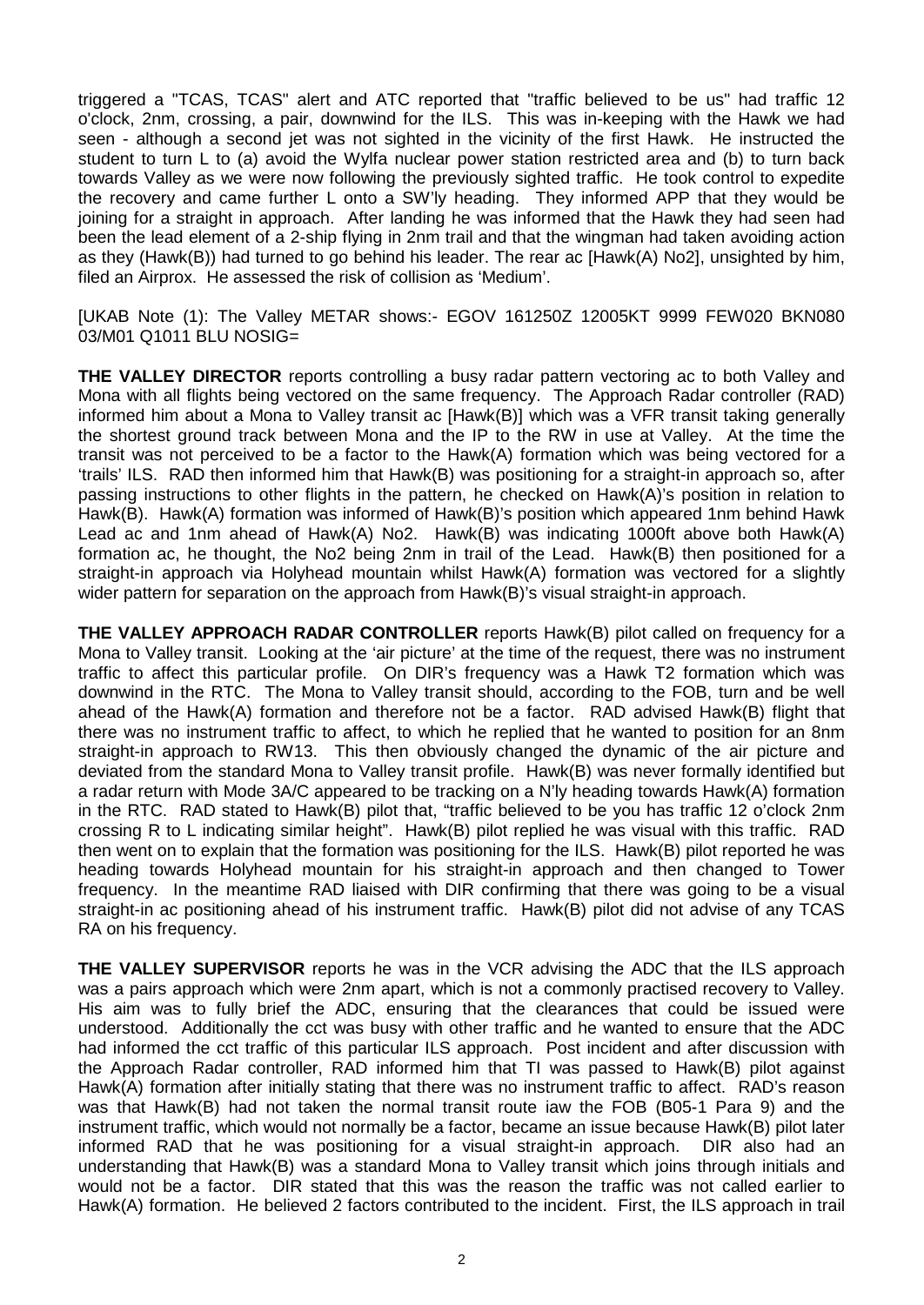is not a commonly practised procedure at Valley and more clarity on carrying out the procedure needs to be understood by both ATC and aircrew. Second, a Mona to Valley transit is through initial; if a straight-in approach is required it should be requested on initial contact with Approach so that the pertinent information can be passed regarding the approach and measures can be taken to facilitate the request and sequence the ac if required.

**BM SAFETY POLICY AND ASSURANCE** reports that this Airprox occurred in VMC, 8·3nm NNE of Valley between a flight of 2 Hawk T2s (Hawk A flight) and a singleton Hawk T2 (Hawk B). Hawk(A) No 2 was operating in 2nm trail to Hawk(A) Lead and being vectored for a pairs trail ILS approach to RW13 at Valley, in receipt of a TS from DIR. Hawk(B) was conducting a VFR Mona to Valley transit, not in receipt of an ATS but in 2-way comms with Valley RAD.

All heights/altitudes quoted are based upon SSR Mode C from the radar replay unless otherwise stated. Valley QFE at the time of the incident was 1010hPa, equating to approximately 90ft difference between the reported heights and the radar replay derived altitude which is based on 1013hPa.

DIR was a highly experienced controller and reported that, at the time of the incident, he had been working for 2hr since his last break and described his workload as 'high to medium' with 'medium' task complexity. 4 speaking units were on frequency conducting IFR approaches to both Valley and Mona. RAD described his workload as low with only 1 ac on frequency and minimal task complexity.

The RAF Valley FOB states that 'Before transiting between RAF Valley and Mona airfields, aircrew are to pre-note Tower with this intention before departing the visual circuit. A call is then to be made to Valley Approach in order to determine the position of any other joining or departing traffic. If a conflict appears likely, the transit traffic is to defer to other traffic and sequence accordingly'.

Figure 1 below depicts the ground track to be followed by ac conducting Mona/Valley transits, with the Mona RW22/Valley RW13 transit ground track highlighted in red. The apogee of the Mona RW22/Valley RW13 transit ground track is approximately 5·8nm NNE of Valley. Of note, the Valley FOB does not stipulate a height for the transit procedure but does stipulate that 'ac are normally to join through Initial at 1000ft QFE'.



Figure 1: Depiction of Ground Track for Mona to Valley Transit.

Although the pilot of Hawk(B) stated that they were in receipt of an 'implied BS' during the Mona/Valley transit, no agreement was reached between Hawk(B) and RAD to provide a BS and the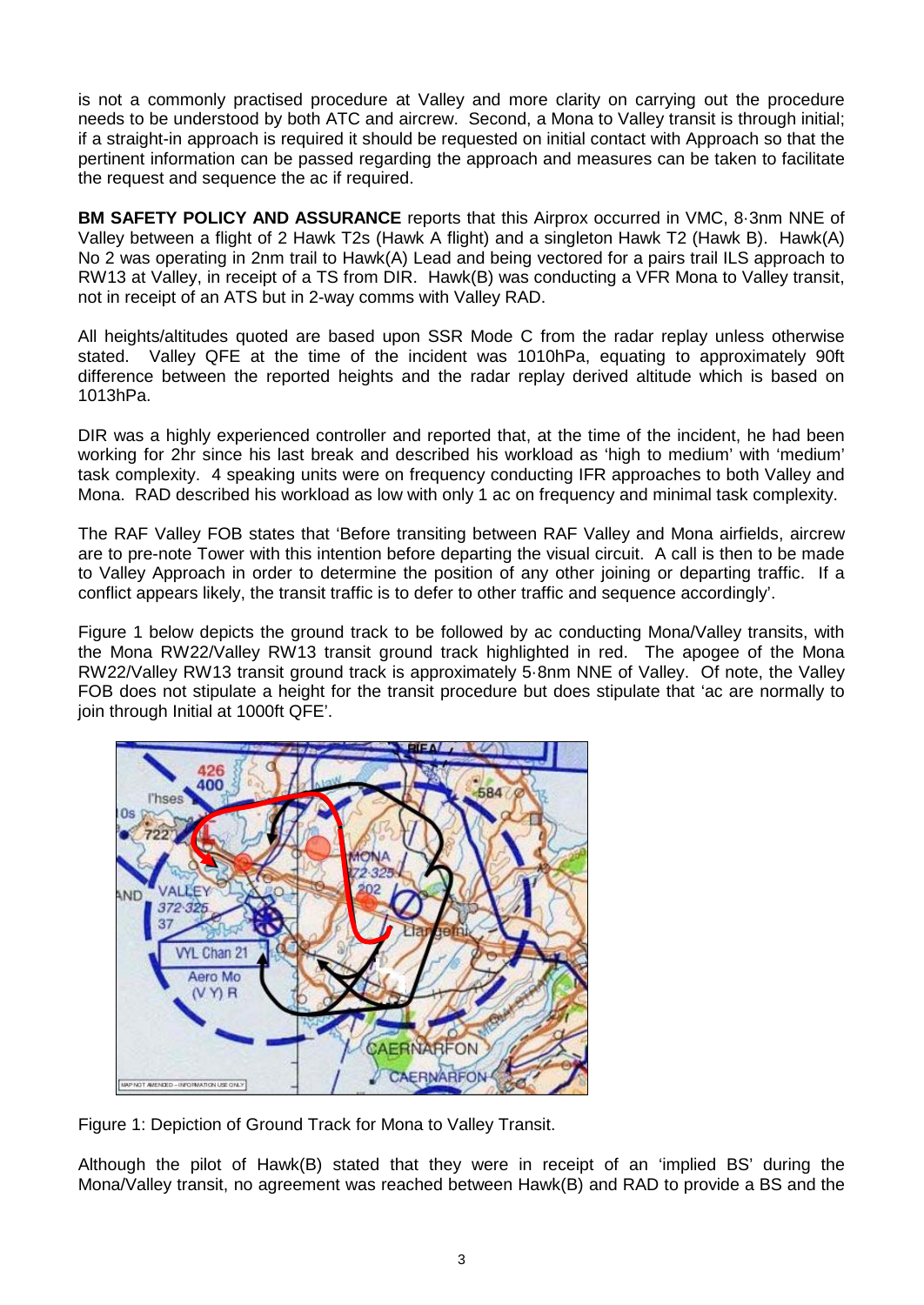Valley FOB does not state that a BS will be provided during the transit. That said, it is reasonable to argue that Valley ATC personnel would treat ac flying this profile as if they were in receipt of a BS.

Trails procedures are non-standard for the Hawk and are not incorporated within the Valley FOB. Although they will be included within the T2 simulator syllabus for students, it will not form part of the live flying syllabus. The unit investigation determined that the crews of Hawk(A) formation were all instructors and were flying the formation by way of a familiarisation and validation exercise. The pilot of Hawk Lead reported that they had 'briefed ATC on the non-standard formation recovery by phone before flight and by radio during the recovery'. Although it has not been possible to determine the content of the phone briefing, the pilot of Hawk(A) Lead briefed DIR on the RT at 1304:25 stating that, "*as pre-briefed, once Victor-Mike, err [Hawk (A) formation c/s] for Radar to ILS with (Hawk(A) No2 c/s)] in trail 2 miles*." Although it was not instructed by DIR, at 1306:59 Hawk(A) No2 began to squawk the SSR3A code assigned to Hawk(A) Lead. This was not challenged by DIR, nor was Hawk(A) No2's SSR 3A validated nor the SSR Mode C information verified.

The incident sequence can be deemed to have commenced at 1310:30 as Hawk(B) free-called RAD departing Mona, transiting to Valley. RAD replied that there was, "*no instrument traffic to affect*", which was acknowledged. Although Hawk(B) would have already been displayed on the Valley surveillance display, this point also reflects the moment at which Hawk(B) entered NATS surveillance coverage and was thus visible on the radar replay. Hawk(B) was 3·1nm WNW of Mona and 3·9nm ENE of Valley, tracking N'ly, indicating 1800ft. Hawk Lead was 5·4nm NE of Hawk(B), heading 290°, indicating descent through 3500ft to 2000ft QFE; Hawk(A) No2 was in 2nm trail to Hawk(A) Lead and 5·7nm NE of Hawk(B), commencing a L turn onto 290°, indicating 4100ft having not yet commenced descent. Figure 2 depicts the incident geometry at this point.





By 1311:03, Hawk(B) had extended 6nm NE of Valley, tracking N'ly, indicating 1700ft; Hawk(A) Lead and Hawk(A) No2 were 2·6nm NNE and 3nm NE of Hawk(B) respectively, heading 290°, indicating descent through 2200ft and 3400ft respectively. At this point, it is evident that Hawk(B) had turned L approximately 15°, which may accord with the pilot's report that his student had 'initially decided to turn in front of the traffic' having visually acquired a single Hawk 'crossing right to left in our 1 o'clock' with the instructor estimating the lateral separation at 3nm. It later transpired that the crew of Hawk(B) had sighted Hawk(A) Lead but not Hawk(A) No2. The unit's investigation stated that the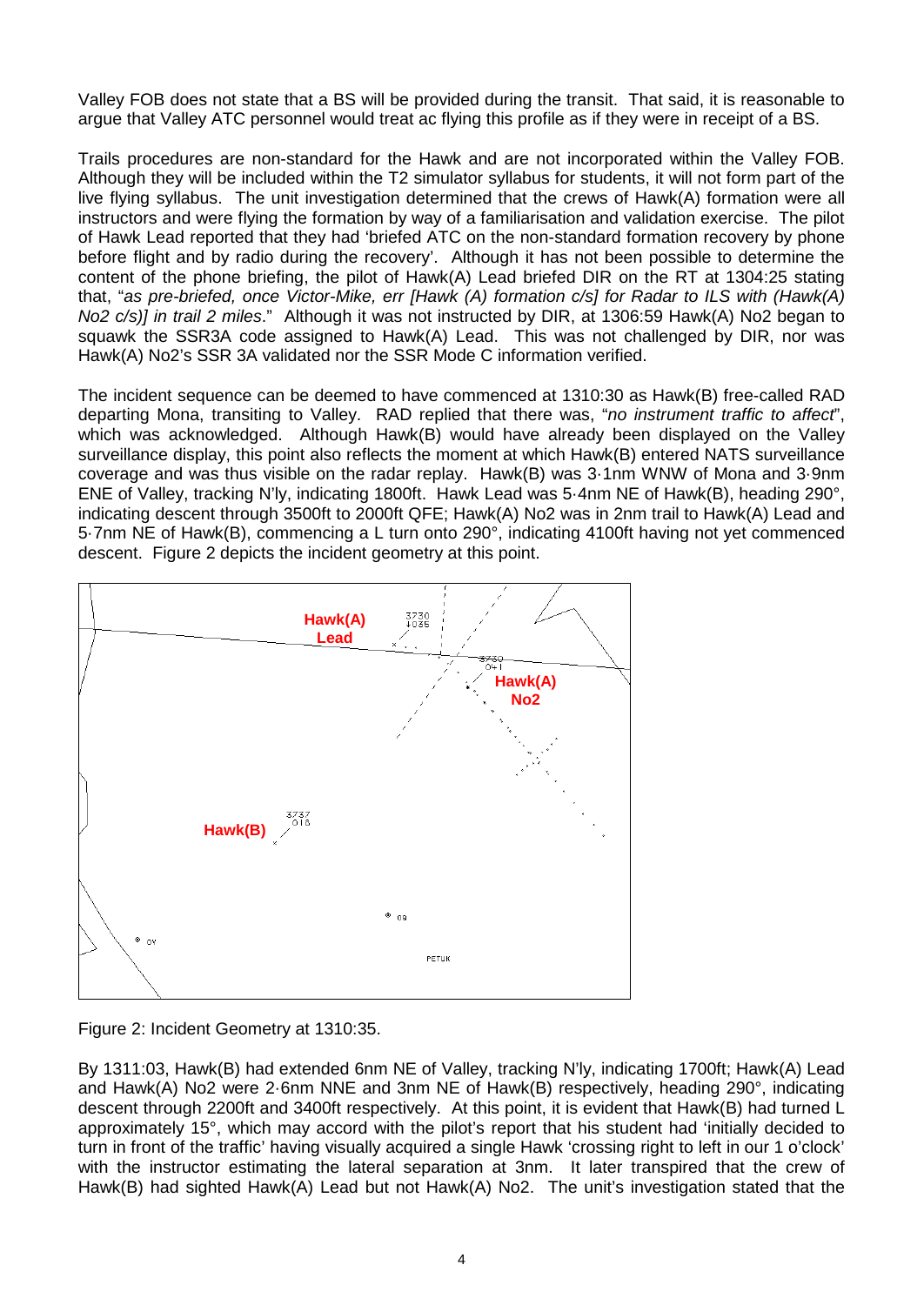instructor in Hawk(B) was 'somewhat confused' by only sighting 1 Hawk, given that the 'standard pairs recovery for Valley Hawks is echelon or arrow; in short, a 2nm trail was not expected'. The unit's investigation also determined that the crew of Hawk(B) received a TCAS TA at this point and while the crew were conscious of the warning, they 'did not check the TCAS display which might have provided SA on the trail [ac]', Hawk(A) No2; it has not been possible to determine whether the TA was activated against Hawk(A) Lead or Hawk(A) No2. The instructor added that the student then changed his mind 'and lagged the Hawk's [Lead] position and aimed behind it'. The unit's investigation determined that it was during this period that the crew of Hawk(B) 'took the decision to position at 8nm for a flapless approach'; however, this decision was not relayed to RAD until 1311:36, after the CPA.

At 1311:04 and 1311:06, Valley Talkdown advised DIR, "*Talkdown free*" on the channel intercom. At 1311:08, an unrelated Hawk pilot advised DIR that he was, "*checks complete*", which was acknowledged. At 1311:13, RAD advised Hawk(B) pilot, "*traffic believed to be you has traffic 12 o'clock, 2 miles, crossing right to left, believed to be similar type pair, similar level*." At this point, Hawk(A) Lead and Hawk(A) No2 were 2nm N and 2·3nm ENE of Hawk(B) respectively, heading 290°, indicating 2200ft and descent through 3100ft respectively. Hawk(B) pilot advised RAD that they were, "*visual*" which RAD acknowledged, adding, "*that is a pair about to..on the…for the ILS, shouldn't affect your Mona transit*." Hawk(B) pilot acknowledged this at 1311:28.

CAP 774 Chapter 3 Para 5 states that:

'Traffic is normally considered to be relevant when, in the judgement of the controller, the conflicting aircraft's observed flight profile indicates that it will pass within 3 NM and, where level information is available, 3,000 ft of the aircraft in receipt of the Traffic Service. However, controllers may also use their judgement to decide on occasions when such traffic is not relevant, e.g. passing behind or within the parameters but diverging'.

At 1311:23, Hawk(A) No2 pilot's response to their reported TCAS RA climb begins to become evident on the radar replay; Hawk(B) was 1·1nm SW of Hawk(A) No2, tracking NNE'ly, indicating 1900ft. Hawk(A) No2 reached the top of their TCAS RA-instructed climb at 1311:27, indicating 3500ft. The pilot of Hawk(A) No2 did not advise DIR that they had received a TCAS RA. Between radar sweeps at 1311:27 and 1311:31, Hawk(B) pilot initiated a further L turn to track approximately 290°. This was, as reported by the instructor, to avoid the Wylfa power station restricted area and to turn back towards Valley as 'they were now following the previously sighted traffic'. The pilot of Hawk(A) No2 reported that they 'got tally at an estimated 1nm range as the single Hawk [Hawk(B)] turned to match (Hawk(A) Lead)'s heading, directly between the formation'.

The CPA occurred 8·3nm NNE of Valley at 1311:31 as Hawk(B) passed 0·6nm ahead of Hawk(A) No2; Figure 3 depicts the incident geometry at this point. No TI was passed by DIR to Hawk(A) Lead or Hawk(A) No2, about Hawk(B), prior to the CPA. Subsequent to completing their DASOR, DIR has related that RAD warned them 'off-landline' that Hawk(B) was extending to conduct a "flapless straight in approach"; however, this would have been shortly after 1311:36 and hence after the CPA. DIR added that, having believed that Hawk(B) was conducting a standard Mona/Valley transit and joining through Initials, they did not believe that Hawk(B) was a factor and had been focussed on monitoring the progress of the other ac on frequency, particularly those conducting IFR approaches to Mona.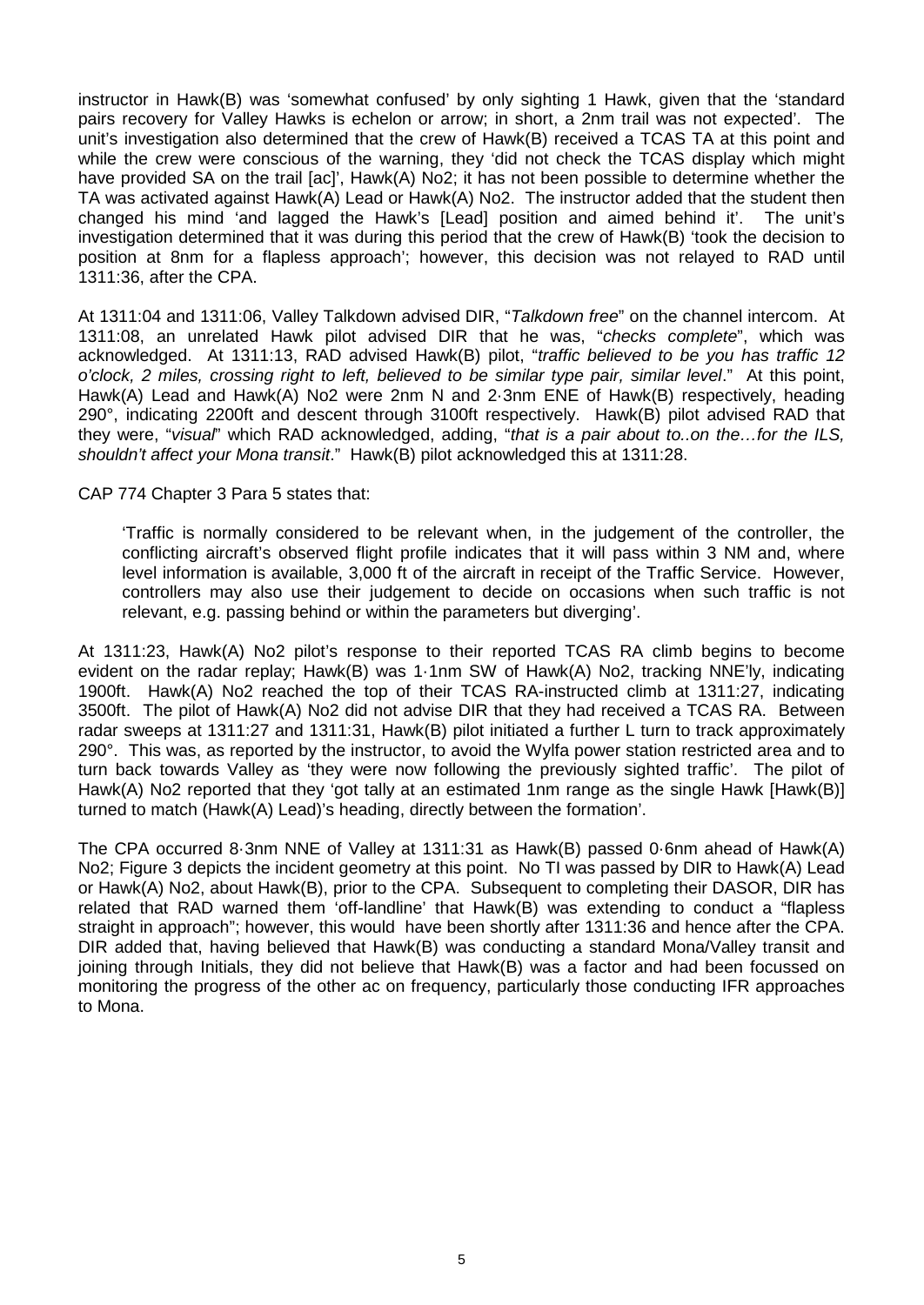

Figure 2: Incident Geometry at 1311:31.

At the time of the incident, the SUP was in the VCR briefing the ADC on the forthcoming trails approach and monitoring the busy visual cct. Consequently, the SUP was not in a position to affect the outcome of the incident.

Given the published Mona/Valley transit profile, at the point that RAD advised Hawk(B) flight that there was, "*no instrument traffic to affect*", he was correct in as far as Hawk(B) would have been expected to have been ahead of Hawk(A) Lead and Hawk(A) No2. Moreover, RAD's use of this expression was accepted standard Valley procedure and, based on the findings of the unit investigation, is understood by aircrews. However, notwithstanding that RAD's statement was accepted Valley procedure, BM SPA contends that, given that the Hawk formation would have been visible to Hawk(B) flight and of the proximity of the respective flight profiles, 'good practice' would have been for RAD to provide a warning to the transit traffic to develop aircrew situational awareness.

In terms of the Airprox itself, it occurred as Hawk(B) extended beyond the published ground track for the Mona/Valley transit procedure and thus introduced a confliction with Hawk(A) No2. Once Hawk(B) had extended beyond the route routinely followed by Mona/Valley transiting ac, only 10sec elapsed before RAD provided a warning of traffic to Hawk(B). Consequently, RAD reacted as quickly as could reasonably be expected, by providing a warning to Hawk(B) crew of the presence of Hawk(A) Lead and (A) No2; however, this warning did not explain that the pair of Hawks was in 2nm trail. Whilst 'good practice' would suggest that a more accurate warning detailing Hawk(A) Lead and Hawk(A) No2 individually was preferable, it is reasonable to argue that RAD would have been surprised by seeing Hawk(B) extend beyond the standard transit profile and was attempting to provide as timely a warning as possible. Moreover, given that RAD was providing an 'implied BS', a generic warning of the presence of Hawk(A) Lead and Hawk(A) No2 was arguably sufficient. The crew of Hawk(B) had already visually acquired Hawk(A) Lead and, based on RAD's warning, were cognisant that they had been notified of a "*similar type pair*" but were not aware that Hawk(A) No2 was flying in trail and did not see it. It is noteworthy that Hawk(B) did not seek confirmation of the location of Hawk(A) No2, having been unable to sight it. From RAD's perspective, Hawk(B) pilot's confirmation that they were "*visual*" will have reduced their concern over the developing situation and, believing that Hawk(B) would 'turn-in' to initials shortly, thus removed their ability to further directly affect the incident.

From DIR's perspective, it is reasonable to argue that Hawk(B) only became 'relevant traffic' from 1311:03 as it extended N of the typical Mona/Valley transit route. However, given the expected profile of Hawk(B), DIR had understandably prioritised his focus on the other ac on frequency and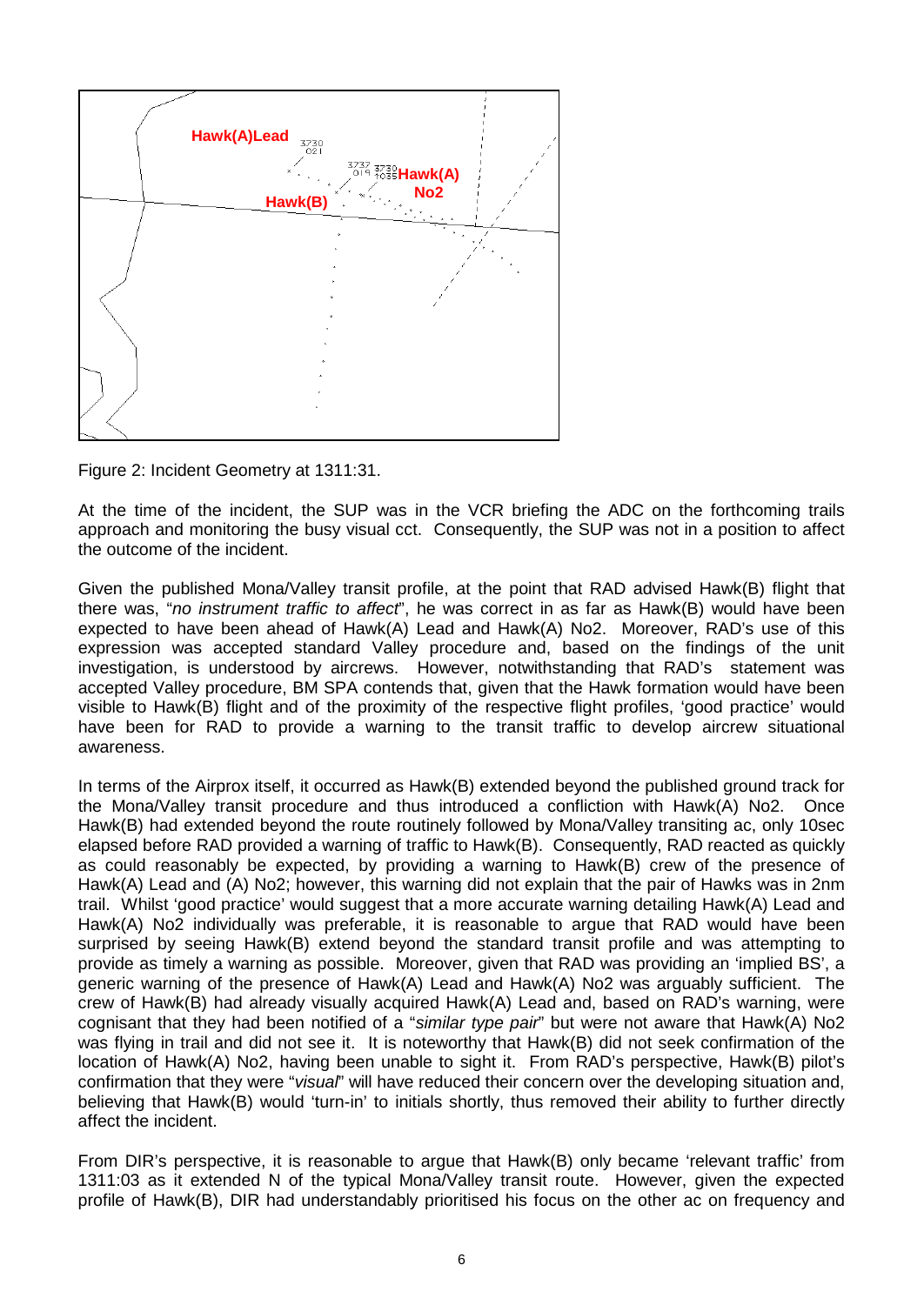was unaware of the proximity of Hawk(B) to Hawk(A) Lead and Hawk(A) No2 until the warning from RAD. Unfortunately, this meant that DIR did not detect the threat posed by Hawk(B) and, compounded by the short time available between 1311:03 and the CPA at 1311:31, was unable to provide TI to Hawk(A) Lead and Hawk(A) No2.

This incident stands as an excellent example of disconnected, random acts and events highlighting weaknesses in an organisation's barriers against failure: the non-standard Hawk trail procedure and the flight by Hawk(B) outside the Mona/Valley transit profile which compressed the timelines available for ATC to react. In-turn, these shortened timelines caused the warning provided by RAD to Hawk(B) to lack explicit detail about the nature of the trail formation and, given DIR's workload, caused DIR to not pass TI to Hawk(A) Lead and Hawk(A) No2. In this instance, the TCAS onboard Hawk(A) No2 resolved the conflict enabling the crew to avoid Hawk(B).

RAF Valley conducted a thorough investigation into this Airprox and made a number of recommendations to reduce the likelihood of a reoccurrence. BM SPA has also recommended that RAF Valley review those elements of the FOB regarding the requirements for ATS provision to ac conducting Mona/Valley transit profiles.

**HQ AIR (TRG)** agree with BM SPA that the 'no traffic to affect' call was misleading but did not fundamentally cause this Airprox as TI was passed in time to be effective. However, the lack of a proper description of the disposition of the pair caused confusion and led the crew of Hawk(B) to believe they had acquired and safely deconflicted from the 'pair'. Mention of the fact that the pair were in fact in trail by 2nm, or giving the range and bearing to each of the pair separately would have provided the crew with better awareness. The key principle must always be to convey the displayed radar picture as effectively but succinctly as possible. It is disappointing to note the lack of use made by Hawk(B) of their TCAS capability, which was in stark contrast to the effective use of TCAS by Hawk(A) No2 pilot.

## **PART B: SUMMARY OF THE BOARD'S DISCUSSIONS**

Information available included reports from the pilots of Hawk(A) No2 and Hawk(B), transcripts of the relevant RT frequencies, radar video recordings, reports from the air traffic controllers involved and reports from the appropriate ATC and operating authorities.

The Airprox sequence of events began when the crew of Hawk(B) did not follow the Mona-Valley transit procedure and did not inform ATC. In extending N'ly beyond the published ground track, Hawk(B) flew towards the intended track of Hawk(A) and Hawk(A) No2. When Hawk(B) crew called RAD they were informed there was no instrument traffic to affect them, which was accurate as the ac would have been ahead of Hawk(A) Lead and No2 had the normal transit track been flown. As soon as RAD noticed Hawk(B) had crossed the MATZ boundary he passed a traffic warning to the crew but he was still under the impression that the procedure was being followed. It was unfortunate that RAD had not been informed by DIR that Hawk(A) No2 was in 2nm trail from his leader or that RAD did not notice Hawk(A) No2's squawk; the result was that in passing a warning to Hawk(B), RAD simply stated that the traffic was a pair of Hawks, thereby painting an incorrect 'air picture' to the crew of Hawk(B). Before receiving the ATC warning the crew had visually acquired Hawk(A) Lead and had elected to 'slot-in' behind it, which lead to Hawk(B) turning in front of Hawk(A) No2 which was not seen. Hawk(B) crew did not query with ATC that only a single Hawk could be seen, only reporting 'visual' with RAD and only informing RAD of their intention to position to 8nm final after the CPA. Hawk(B) crew would not have expected the Hawk 'pair' to be in 2nm trail as the procedure is not flown by Valley students and it was not an agreed procedure in the FOB. For his part, DIR was expecting Hawk(B) to remain clear of Hawk(A) Lead and No2's track and only noticed its proximity after the CPA. Following a TCAS TA alert, Hawk(A) Lead saw Hawk(B) and warned No2 of its presence simultaneously with No2 crew receiving and following the TCAS RA climb guidance before visually acquiring Hawk(B) well below. These actions allowed the Board to conclude that any risk of collision had been quickly and effectively removed. The Board noted that Hawk(A) No2 pilot did not alert ATC to the TCAS RA or 'clear of conflict' iaw CAP413.